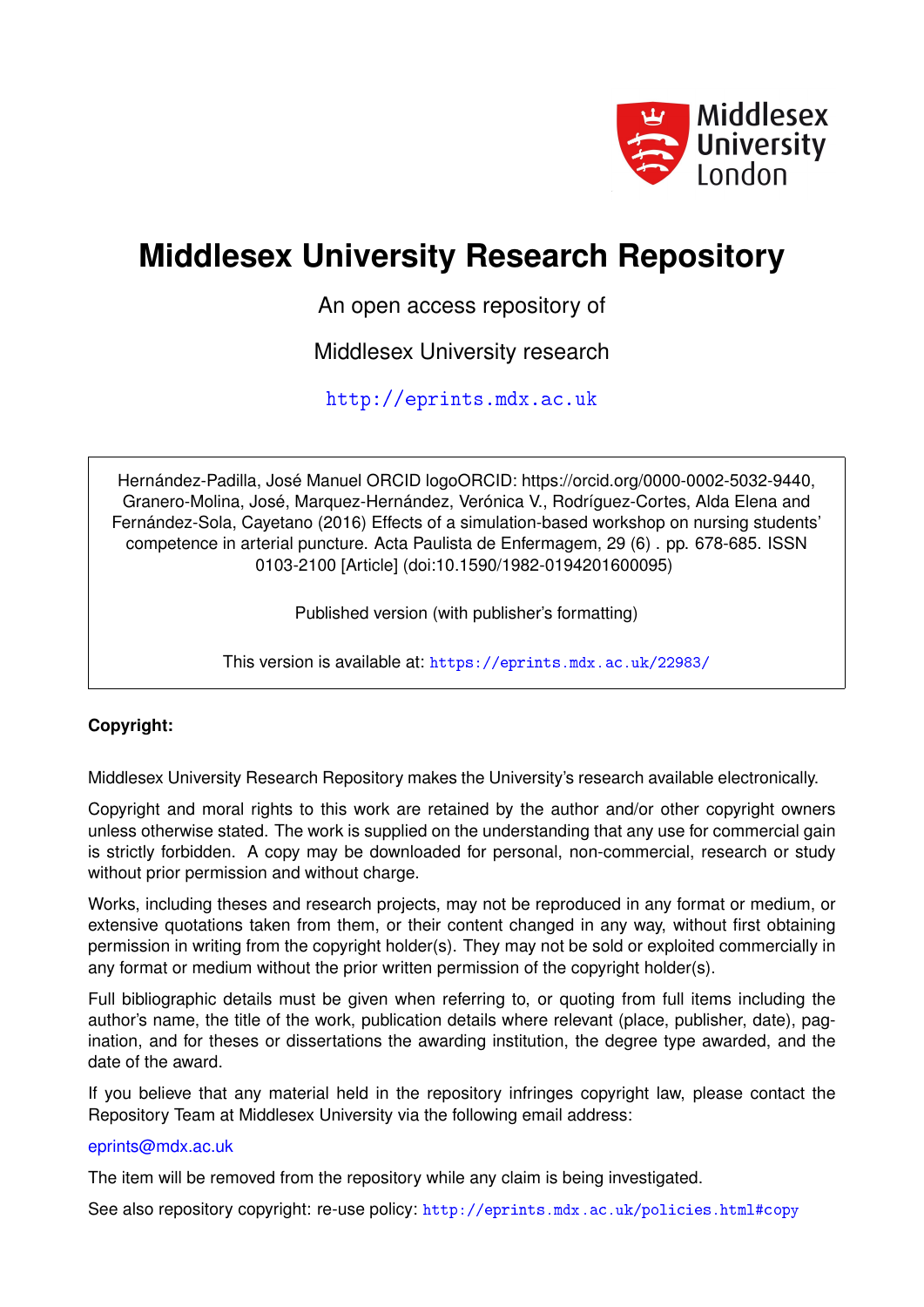# Effects of a simulation-based workshop on nursing students' competence in arterial puncture

Efeitos de um *workshop* de simulação sobre a competência em punção arterial de estudantes de enfermagem

José Manuel Hernández-Padilla<sup>1</sup> José Granero-Molina<sup>2,3</sup> Verónica V. Márquez-Hernández<sup>2</sup> Alda Elena Cortés-Rodríguez<sup>2</sup> Cayetano Fernández-Sola<sup>2,3</sup>

#### Keywords

Simulation training; Nursing students; Knowledge; Punctures; Social skills

#### **Descritores**

Treinamento por simulação; Estudantes de enfermagem; Conhecimento; Punções; Habilidades sociais

#### **Submitted**

November 11, 2016

Accepted

December 12, 2016

#### Corresponding author

José Manuel Hernández-Padilla Middlesex University, Hendon *Campus*, The Burroughs, NW4 4BT, London, United Kingdom. J.Hernandez-Padilla@mdx.ac.uk

DOI

http://dx.doi.org/10.1590/1982- 0194201600095



#### Abstract

Objective: To evaluate whether a short simulation-based workshop in radial artery puncture would improve nursing students' competence to a level in which they could practise the procedure on a live patient without compromising his safety.

Methods: Quasi-experimental one-group pretest-posttest study with 111 third-year nursing students. A 1.5 hour simulation-based workshop was implemented. This included a video-lecture, live demonstrations, selfdirected simulated practice in dyads and individual intermittent feedback. Participants' skills, knowledge and self-efficacy in arterial puncture were measured before and after attending the workshop.

Results: After the intervention, a total of 61.1% of the participants showed the level of competence required to safely practice radial artery puncture on a live patient under supervision.

Conclusion: Effective simulation-based training in arterial puncture for nursing students does not necessarily need to be resource-intensive. Well-planned, evidence-based training sessions using low-tech simulators could help educators to achieve good educational outcomes and promote patient safety.

#### Resumo

Objetivo: Avaliar se um workshop de simulação e curta duração sobre punção da artéria radial melhoraria a competência de alunos de enfermagem em um nível em que pudessem praticar o procedimento em um paciente vivo sem comprometer sua segurança.

Métodos: Estudo quase-experimental do tipo pré-teste e pós-teste com um grupo de 111 estudantes do terceiro ano de enfermagem. Foi implementado um *workshop* de simulação e 1,5 horas de duração. Isso incluiu uma vídeo-palestra, demonstrações ao vivo, prática simulada autodirigida em díades e *feedback* intermitente individual. As habilidades, conhecimentos e autoeficácia dos participantes em punção arterial foram medidos antes e depois da participação no *workshop*.

Resultados: Após a intervenção, 61,1% dos participantes demonstraram o nível de competência necessário para a prática segura da punção da artéria radial em um paciente vivo sob supervisão.

Conclusão: O treinamento efetivo em punção arterial baseado em simulação para estudantes de enfermagem não necessariamente precisa ser intensivo em recursos. Sessões de treinamento bem planejadas e baseadas em evidências, com uso de simuladores de baixa tecnologia podem ajudar os educadores a alcançarem bons resultados educacionais e promover a segurança do paciente.

<sup>1</sup>School of Health and Education, Middlesex University, Hendon Campus, London, United Kingdom. 2 Faculty of Education Sciences, Nursing and Physiotherapy, University of Almeria, Spain. 3 Faculty of Health Sciences, Universidad Autónoma de Chile, Temuco, Chile. Conflicts to interest: none to declare.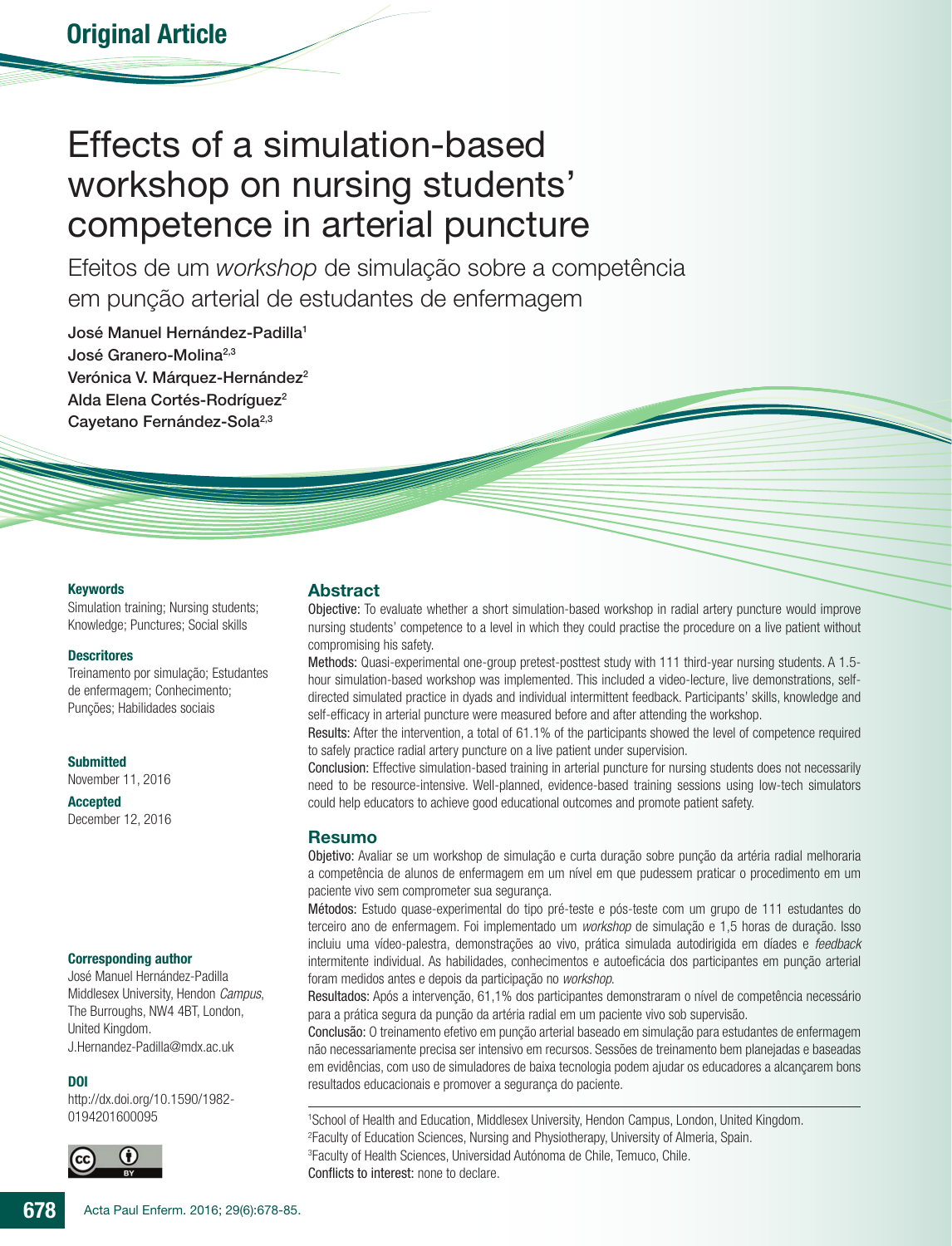## Introduction

As part of the respiratory assessment of acutely ill patients, arterial blood gases (ABG) analysis has become one of the most common laboratory investigations in modern medicine.<sup>(1)</sup> Consequently, radial artery puncture has emerged as a regularly-performed invasive procedure in clinical settings.<sup>(1,2)</sup> The puncture of the radial artery is often described as a very painful and challenging invasive procedure that is not exempt of risks. (2,3) In fact, case report studies suggest that errors during the performance of arterial puncture for ABG analysis could lead to serious complications such as nerve injuries, acute compartment syndrome, thrombosis and pseudoaneurysm. $(3,4)$ Therefore, it is important that those healthcare professionals responsible for collecting arterial blood samples are adequately trained and their competence rigorously assessed before they attempt radial artery puncture on live patients.<sup>(5)</sup> More studies specifically focusing on designing, implementing and evaluating the effects of different educational interventions in healthcare professionals' competence in radial artery puncture for ABG analysis are needed.

In Spain and many other countries, nurses are responsible for collecting arterial blood samples for ABG analysis through the puncture of the radial artery.<sup> $(1)$ </sup> In many of these countries, the licensing examination does not exist and nurses are expected to be safe and fully competent practitioners upon completing their undergraduate nursing programme.<sup>(6)</sup> However, literature suggests that opportunities to practise invasive procedures on live patients are usually scarce during undergraduate programmes.<sup>(7)</sup> This reality could have a negative impact on the development of competence of future newly-qualified healthcare professionals, increasing the occurrence of mistakes and compromising patients' safety.(5,8) Consequently, with regard to arterial puncture and other invasive procedures, nursing educators are expected to: [1] find more effective educational strategies that facilitate the acquisition of competence amongst nursing students;<sup>(7)</sup> and

[2] rigorously assess learners' competence before they are allowed to perform on live patients. $(5,6)$ Adopting a person-centred approach based on the holistic definition of competence may help nursing educators to effectively address these challenges.(6-9)

Firstly, nursing educators should take into consideration that successful educational strategies must focus on the equal development of the cognitive, psychomotor and attitudinal domains of competence. Therefore, an effective training strategy should always include elements that not only facilitate the acquisition of knowledge and skills, but also promote individuals' self-efficacy. (5,10-12) Secondly, valid and reliable tools should be used to individually assess these three domains of competence. Rigorous and comprehensive assessment of knowledge, skills and self-efficacy can help to determine individuals' competence in invasive procedures such as arterial puncture. (5,9,13,14) The use of simulation-based training supports this person-centred approach and promotes safe practice.<sup>(10,15)</sup>

To different extents, many studies have shown that the use of simulation is effective in both improving and assessing participants' knowledge, performance and/or confidence in a wide range of skills and procedures.(8,11,16,17) However, effective simulation-based training can be resource-intensive and this may pose a threat to its implementation in faculties with a limited budget.(12,17,18) In these cases, video demonstration, modelling examples, dyad learning and intermittent feedback have demonstrated that, when used in conjunction with self-directed simulated practice, can be beneficial for the acquisition of competence in procedural skills whilst limiting the amount of resources needed.<sup>(8,18-23)</sup> In spite of this, our literature review showed that there is a dearth of published studies aiming to develop, implement and evaluate the effects of educational interventions that facilitate the acquisition of competence in arterial puncture amongst healthcare professionals in general and nursing students in particular. Using low-tech equipment and an evidence-based educational intervention, this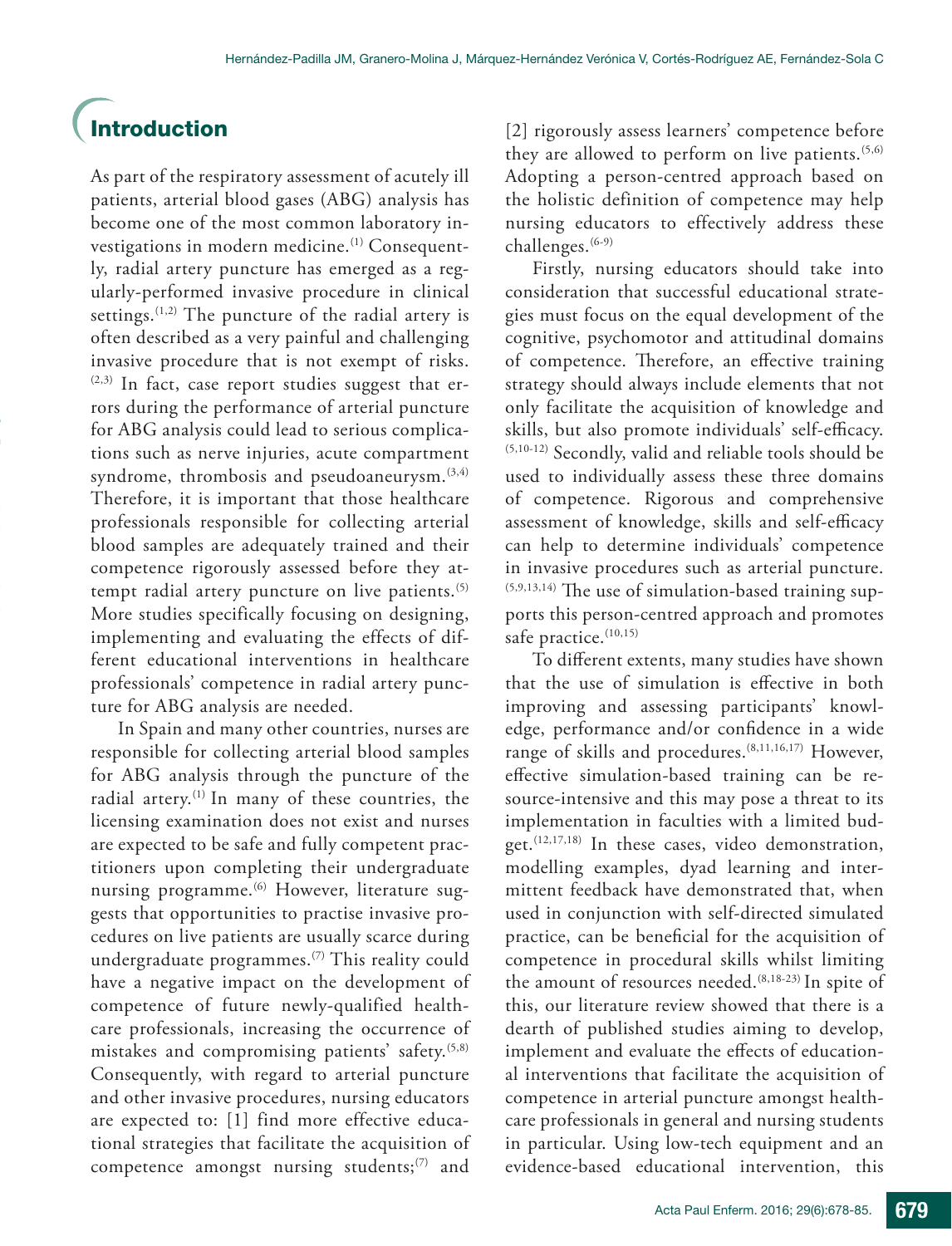study aimed to evaluate whether a short simulation-based workshop in radial artery puncture would improve nursing students' competence to a level in which they could practise the procedure on a live patient without compromising his safety.

## **Methods**

#### Study setting and context

The study took place in a southeastern Spanish university between October 2014 and January 2015. In the national context of this study, radial artery puncture for ABG analysis is taught as part of the undergraduate nursing degree programme. In many faculties around the country -and around the world-, budgets for innovation in teaching and learning are limited. This does not only apply to the acquisition of new equipment, but also to the amount of human resources dedicated to educate nursing students. For example, in the context of this study the ratio lecturer to student for procedural skills training is 1:16. Traditionally in this context, arterial puncture for ABG analysis is taught as part of a 2-hour lecture on "critical care procedures". This is often done in a lecture theatre, with large groups of students (up to 60 at the time) and using either PowerPoint® presentations, video demonstrations, live demonstrations performed by the lecturer in a low-fidelity venepuncture arm, or a combination of them. It is expected that nursing students have the opportunity to practice the procedure once they are in clinical placements, under the direct supervision of their mentors and on live patients.

### Study design

In this study, a quasi-experimental, one-group pretest-posttest design was used to test whether a single, short simulation-based workshop using low-tech equipment would allow nursing students to achieve a safe level of competence in arterial puncture for ABG analysis before practising the procedure on live patients. In order to

rigorously assess the effectiveness of the educational intervention,<sup>(11)</sup> we compared the proportion of students achieving the pre-defined competence pass-mark before and after attending the simulation-based workshop in arterial puncture for ABG analysis.

#### Ethical considerations

The Institutional Research and Ethics Committee granted ethical approval before a member of the research team contacted the potential participants. Written detailed information about the study's aims and procedures was provided to all eligible subjects, who were both asked to voluntarily sign an informed consent document before participating and notified of their right to withdraw at any time. Assessment and demographic data were anonymous, and information was handled and stored confidentially.

#### Study participants and sample size

Participants' eligibility criteria were: [1] to be enrolled in the critical care module of the undergraduate nursing programme, and [2] not to have received any training in arterial puncture. Sample size was calculated a priori using a conservative approach.  $(24)$  Assuming a true proportion of 0.5, a type-I error of 5% and 95% power to detect significant statistical differences (p<0.05, two-sided), it was estimated that a total sample of 82 participants was needed. To compensate for possible attrition, an extra 30% was added to the sample size estimate. A total of 111 nursing students participated in the study. Information about whether participants had observed a qualified healthcare professional performing an arterial puncture on a live patient was collected in conjunction with demographic data (age, gender and education level).

#### Educational intervention

Participants were randomly divided in groups of 16 students and attended a 1.5-hour simulation-based workshop in arterial puncture for ABG analysis. Two members of the research team and two independent experts designed the workshop. The educational intervention started with a 5-minute introduction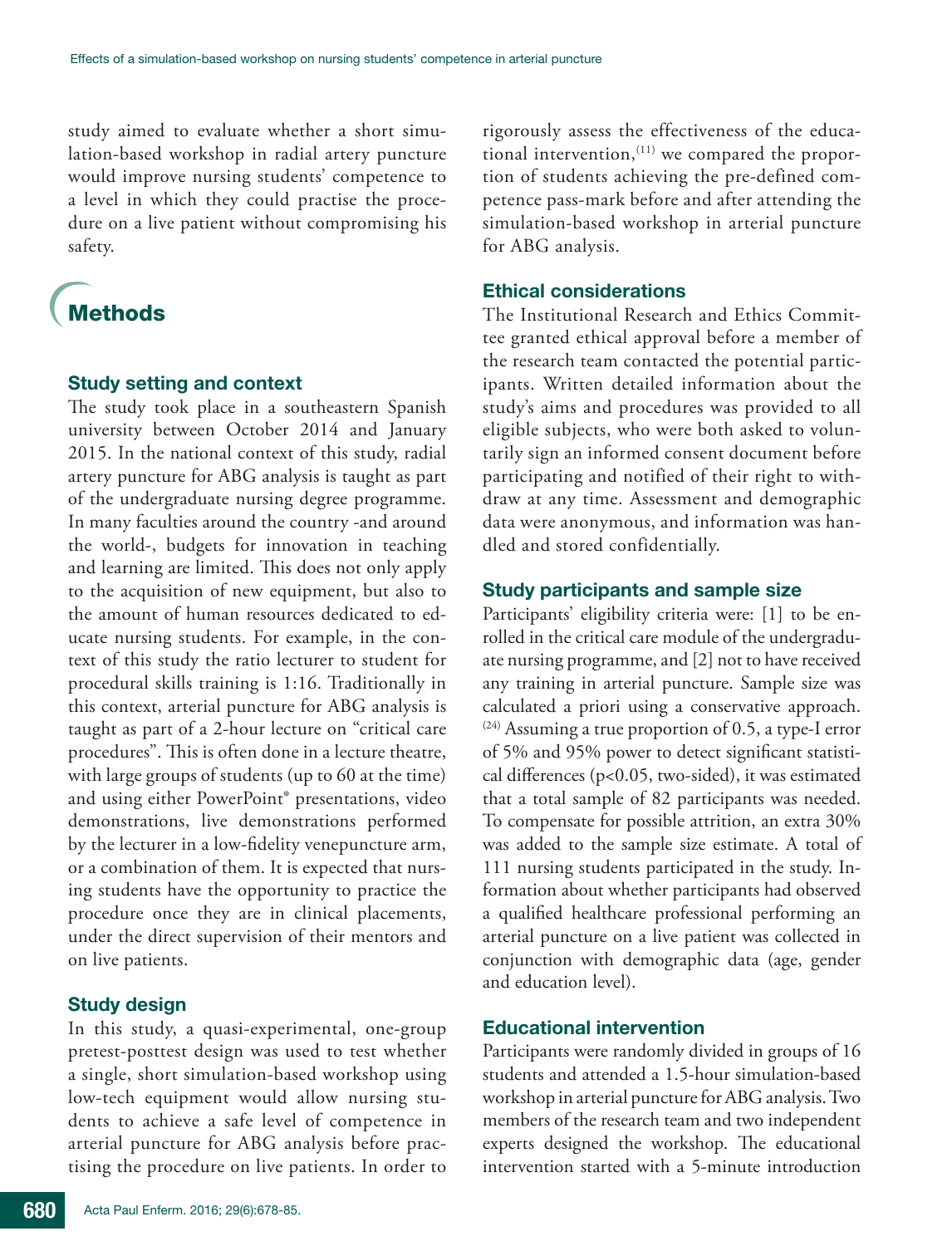on the session's aims, learning outcomes and structure. Then, all attendees were shown a 10-minute video lecture on arterial puncture for ABG analysis,<sup>(25)</sup> which was followed by two flawless modelling examples performed by the facilitator. Whilst the first one of these modelling examples was carried out silently, the second one included a simultaneous description of the procedure. Furthermore, a flawed modelling example was performed and participants were asked to identify the mistakes, describe them and explain the correct way of doing it. All these modelling examples were run in 25 minutes using a hybrid-simulated approach that comprised an arterial puncture simulator (Arterial Puncture Wrist from Kyoto Kagaku Co., Japan®) and a role-player who acted as the patient. This allowed the facilitator to demonstrate not only the technical skills involved in the procedure, but also the communication skills needed to guarantee an effective nurse-patient interaction. Finally, students were paired up in dyads and the last 50 minutes of the workshop were dedicated to self-directed simulated practice. A member of the dyad acted as a simulated patient, which allowed the other one to practise the nurse-patient interaction while performing arterial puncture on the simulator. The ratio student to simulator was 4:1, meaning that while one dyad practised using the simulator, the other dyad observed them doing so. The facilitator provided individual intermittent feedback to all participants. Although students were encouraged to provide feedback to each other, the use of concurrent feedback was forbidden. In order to minimise bias, the same facilitator delivered all the training workshops and the ratio lecturer to student was 1:16.

### Data collection, instruments and outcome measures

Procedural skills, knowledge and self-efficacy in arterial puncture for ABG analysis were individually assessed for all participants before (pre-test) and immediately after (post-test) receiving the intervention.

In order to assess participants' skills in arterial puncture, they were given a hybrid-simulated scenario with a role-player acting as the patient and the arterial puncture simulator to perform the invasive procedure on. Participants' performances were observed and assessed using the *'Arterial Puncture Skills Assessment Tool'* (APSAT). Participants' knowledge was assessed using a 20-item multiple-choice-questionnaire (AP-MCQ). Both assessment tools were developed based on international guidelines on best practices in arterial blood sampling and other authors' tool. Psychometric evaluation of the AP-MCQ and APSAT included a critical review from a panel of 10 experts and an experimental study with 58 students. The psychometric properties of both tools are presented in table 1. Lastly, participants' self-efficacy was measured using the *'Arterial Puncture Self-Efficacy Scale'* (APSES).<sup>(5)</sup>

Table 1. Psychometric properties of the AP-MCQ\* and APSAT\*\*

|                                                                                                     | Instrument          |         |  |
|-----------------------------------------------------------------------------------------------------|---------------------|---------|--|
| <b>Psychometric properties</b>                                                                      | AP-MCQ <sup>*</sup> | APSAT"  |  |
| Reliability properties                                                                              |                     |         |  |
| Internal consistency<br>Cronbach alpha coefficient                                                  | 0.90                | 0.96    |  |
| Temporal stability - tested at 4 weeks<br>Spearman correlation coefficient between test and re-test | 0.85                | 0.78    |  |
| Validity properties                                                                                 |                     |         |  |
| Content validity<br>Average Content Validity Index                                                  | 0.92                | 0.97    |  |
| Criterion validity<br>Correlation with other tools measuring similar concepts                       | 0.63                | 0.70    |  |
| Construct validity                                                                                  |                     |         |  |
| Number of structural factors $+$ percentage of variance explained<br>by factors                     | 1(62.1)             | 5(79.8) |  |
| Ability to differentiate between known-groups = $p$ -value < $0.05$                                 | < 0.05              | < 0.05  |  |

<sup>1</sup> AP-MCQ is the multiple-choice-questionnaire used to assess knowledge in arterial puncture; 2 APSAT is the checklist used to assess skills in arterial puncture.

Participants' results on the assessments of knowledge, skills and self-confidence could range from 0-100. Following similar studies' benchmarks, participants were considered to have demonstrated a safe level of competence in arterial puncture for ABG analysis when they achieved the following average results: APSAT≥70%, AP-MCQ≥80% and APSES≥70%.(11,22) Due to the multidimensional structure of the APSAT and APSES, it was stipulated that, in order to compute an average final score, participants must have achieved more than 70% in all the dimensions of these instruments.

#### Data analysis

Statistical analysis of data was performed using IBM° SPSS° version 21 for Mac°. Firstly, the counts and proportion of students achieving the benchmarks for skills, knowledge and self-effica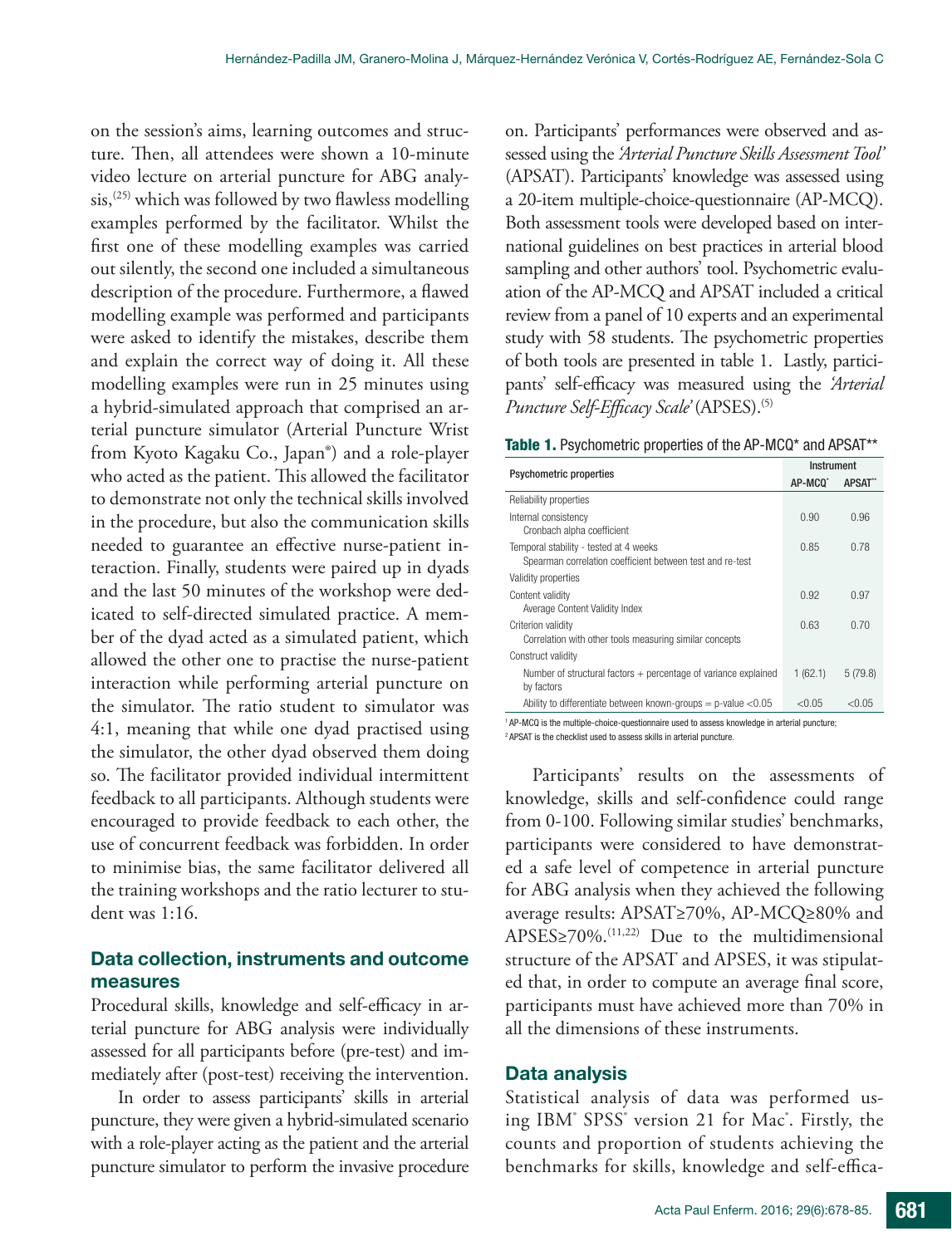cy in arterial puncture at pre-test and post-test were compared using McNemar's test. Then, participants' competence was dichotomised and the proportion of students demonstrating competence at pre-test and post-test was also compared using McNemar's test.

## **Results**

Participants' demographic characteristics and data about previous direct observation of an arterial puncture for ABG analysis are presented in table 2. Students who had observed qualified

|  | <b>Table 2.</b> Demographic characteristics of the total workshop |  |  |
|--|-------------------------------------------------------------------|--|--|
|  | participants ( $n=111$ ) and the final study sample ( $n=86$ )    |  |  |

| Characteristic                                  | <b>Workshop participants</b><br>$(n=111)$<br>$n\frac{6}{6}$<br>$M \pm S.D.$ | Final study sample<br>$(n=86)$<br>$n\frac{6}{6}$<br>$M \pm S.D.$ |
|-------------------------------------------------|-----------------------------------------------------------------------------|------------------------------------------------------------------|
| Age (years)                                     | $22.36 + 5.49$                                                              | $22.01 + 5.48$                                                   |
| Gender                                          |                                                                             |                                                                  |
| Female                                          | 82 (73.9)                                                                   | 66 (76.7)                                                        |
| Male                                            | 29(26.1)                                                                    | 20 (23.3)                                                        |
| Education Level (completed)                     |                                                                             |                                                                  |
| Upper secondary education                       | 79 (71.2)                                                                   | 66 (76.7)                                                        |
| Others                                          | 32(28.8)                                                                    | 20(23.3)                                                         |
| Observed arterial puncture on a live<br>patient | 16 (14.4)                                                                   | 0(0)                                                             |

nurses performing the procedure (n=16) completed the workshop but their data were not included in the analysis, as this could be considered a form of training. Furthermore, a total of 9 participants did not complete all the self-administered assessment tools correctly and they were also excluded from the analysis. A total of 86 datasets were finally analysed.

The final sample (N=86) had not received any form of training in arterial puncture before the educational intervention and was comprised of approximately 77% (n=66) female participants. The average age of the participants included in the analysis was 22 years (SD=5.48; range=19-50). In terms of education level, 77% (n=66) of these participants had entered the undergraduate nursing degree programme after completing upper secondary education.

Table 3 presents the counts and proportion of students who achieved the safety benchmarks for the following variables: skills, knowledge, self-efficacy and competence in arterial puncture. In summary, the proportion of students who achieved the safety benchmarks at post-test was significantly higher than at pre-test for all the study variables  $(p<0.05)$ .

Table 3. Counts (proportions) of participants who achieved the benchmark for all variables measuring competence in arterial puncture. Comparisons are based on McNemar's test<sup>1</sup>

|                                                                                  | Simulation-based workshop |                |         |  |
|----------------------------------------------------------------------------------|---------------------------|----------------|---------|--|
| <b>Variables</b>                                                                 | Pre-test                  | Post-test      |         |  |
|                                                                                  | $n=86$                    | $n=86$         | p-value |  |
|                                                                                  | $n\frac{0}{6}$            | $n\frac{6}{6}$ |         |  |
| Knowledge in arterial puncture                                                   |                           |                |         |  |
| $\geq$ 80% of AP-MCQ <sup>a</sup> answered correctly                             | 1(1.2)                    | 64(75.3)       | < 0.05  |  |
| Self-efficacy in arterial puncture                                               |                           |                |         |  |
| $\geq$ 70% achieved in Total APSES <sup>b</sup>                                  | 18(20.9)                  | 81(94.2)       | < 0.05  |  |
| ≥70% achieved in APSES' subscale 'Preparation of patient and material'           | 33(38.4)                  | 86(100)        | < 0.05  |  |
| $\geq$ 70% achieved in APSES' subscale 'Arterial puncture and sample management' | 22(25.6)                  | 81(94.2)       | < 0.05  |  |
| Skills in arterial puncture                                                      |                           |                |         |  |
| $\geq$ 70% achieved in Total APSAT <sup>c</sup>                                  | 4(4.7)                    | 74(86)         | < 0.05  |  |
| ≥70% achieved in APSAT's subscale 'Patient communication'                        | 15(17.4)                  | 84(97.7)       | < 0.05  |  |
| ≥70% achieved in APSAT's subscale 'Preparation of material'                      | 7(8.1)                    | 80(93)         | < 0.05  |  |
| $\geq$ 70% achieved in APSAT's subscale 'Infection control and anaesthesia'      | 8(9.3)                    | 82(95.4)       | < 0.05  |  |
| $\geq$ 70% achieved in APSAT's subscale 'Arterial puncture procedure'            | 17(19.8)                  | 85(98.8)       | < 0.05  |  |
| ≥70% achieved in APSAT's subscale 'Sample management'                            | 14(16.3)                  | 84(97.7)       | < 0.05  |  |
| Competence in arterial puncture                                                  |                           |                |         |  |
| Overall competence <sup>d</sup> achieved                                         | O(0)                      | 56(61.1)       | < 0.05  |  |

<sup>a</sup> AP-MCQ is the multiple-choice-questionnaire used to assess knowledge in arterial puncture; <sup>5</sup> APSES is the scale used to assess self-efficacy in arterial puncture; <sup>c</sup> APSAT is the checklist used to assess skills in a puncture; d Overall competence = ≥80% of the AP-MCQ answered correctly and ≥70% in all subscales of the APSES achieved and ≥70% in all subscales of the APSAT achieved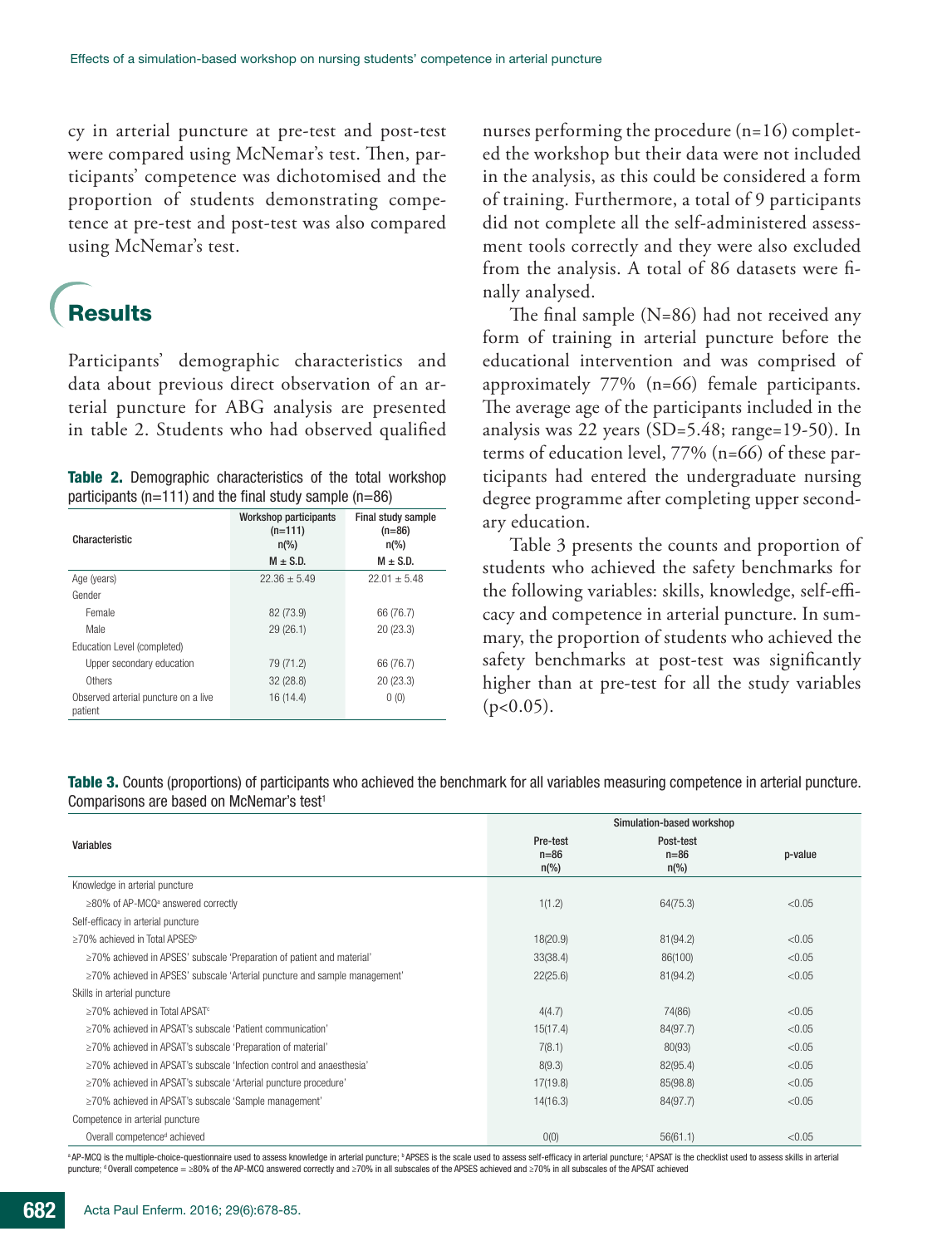## **Discussion**

This study aimed to design and implement a simulation-based workshop in radial artery puncture for ABG analysis and explore its effects on nursing students' competence. In summary, participation in a 1.5-hour simulation-based workshop resulted in a significantly higher proportion of students achieving and demonstrating adequate levels of knowledge, skills, self-efficacy and overall competence that would allow them to safely practise radial artery puncture for ABG analysis on live patients. However, almost 40% of the participants did not achieve the pre-established level of competence required to be allowed to practise radial artery puncture on a live patient. Far from interpreting this finding as a failure of the educational intervention implemented in this study, we see this result as a success in so far as it demonstrates that the simulation-based workshop not only allowed more than 60% of the students to achieve a safe level of competence in arterial puncture for ABG analysis, but also allowed the educators to identify those who may have not been safe performing the procedure on live patients. Nonetheless, more research on how to support these students and how to improve the educational intervention used in this study is needed.

In the study setting, as in many other faculties with limited resources, creating realistic and effective simulation training can be challenging. (12,17,18) Consequently, the researchers focused on designing and implementing an innovative educational intervention that, being potentially effective in improving nursing students' competence in arterial puncture, would only require the extra expense of acquiring low-tech simulators. In this context, evidence suggested that the use of video and live demonstrations, (19-22) self-directed hybrid-simulated practice,<sup>(8,19)</sup> dyads learning,  $(18,23)$  and intermittent feedback $(21)$ could improve learners' competence in invasive procedures. Corroborating these studies' findings, our results have shown that the integration of self-directed hybrid-simulated practice with

video and facilitator demonstration, peer-observation and intermittent feedback can also significantly improve nursing students' knowledge, skills and self-efficacy in invasive procedures such as radial artery puncture.

Previously published results suggest that the use of low-tech simulators may not be effective in improving nursing students' acquisition of venepuncture skills if they are not combined with high-tech simulators.<sup>(16)</sup> However, concurring with Reinhardt et al.,<sup>(28)</sup> our study has demonstrated that using low-tech simulators does not necessarily prevent students from acquiring confidence and competence in arterial puncture. In fact, when combined with simulated patients, the low-fidelity simulators served to create an accurate representation of real-life scenarios,<sup>(29)</sup> which may have contributed to the observed improvement in the proportion of participants who achieved the benchmarks for psychomotor and communication skills.<sup> $(19)$ </sup> This improvement in participants' skills may have also been positively influenced by other factors. For example, the video and facilitator demonstrations of the procedure on a simulator could have reduced the cognitive demands that learning such skills impose on students; $(22)$  the self-directed practice may have increased participants' motivation to learn and given them the opportunity to repeat the procedure until the skills were mastered; $(8,11)$  the dyad learning might have fostered peer-teaching and peer-observation, reduced the time needed for hands-on practice and increased participants' motivation to learn;<sup>(18,23)</sup> and lastly, intermittent feedback from peers and facilitator may have contributed to correct mistakes and consolidate learning gains while minimising distractions.(21)

Although skills are a paramount element of the competence, students should also be expected to gain certain level of knowledge and self-efficacy before being allowed to practise invasive procedures on live patients.<sup>(10-12)</sup> In this regard, the present study has shown that attending a simulation-based workshop can improve nursing students' knowledge and self-efficacy in arterial puncture.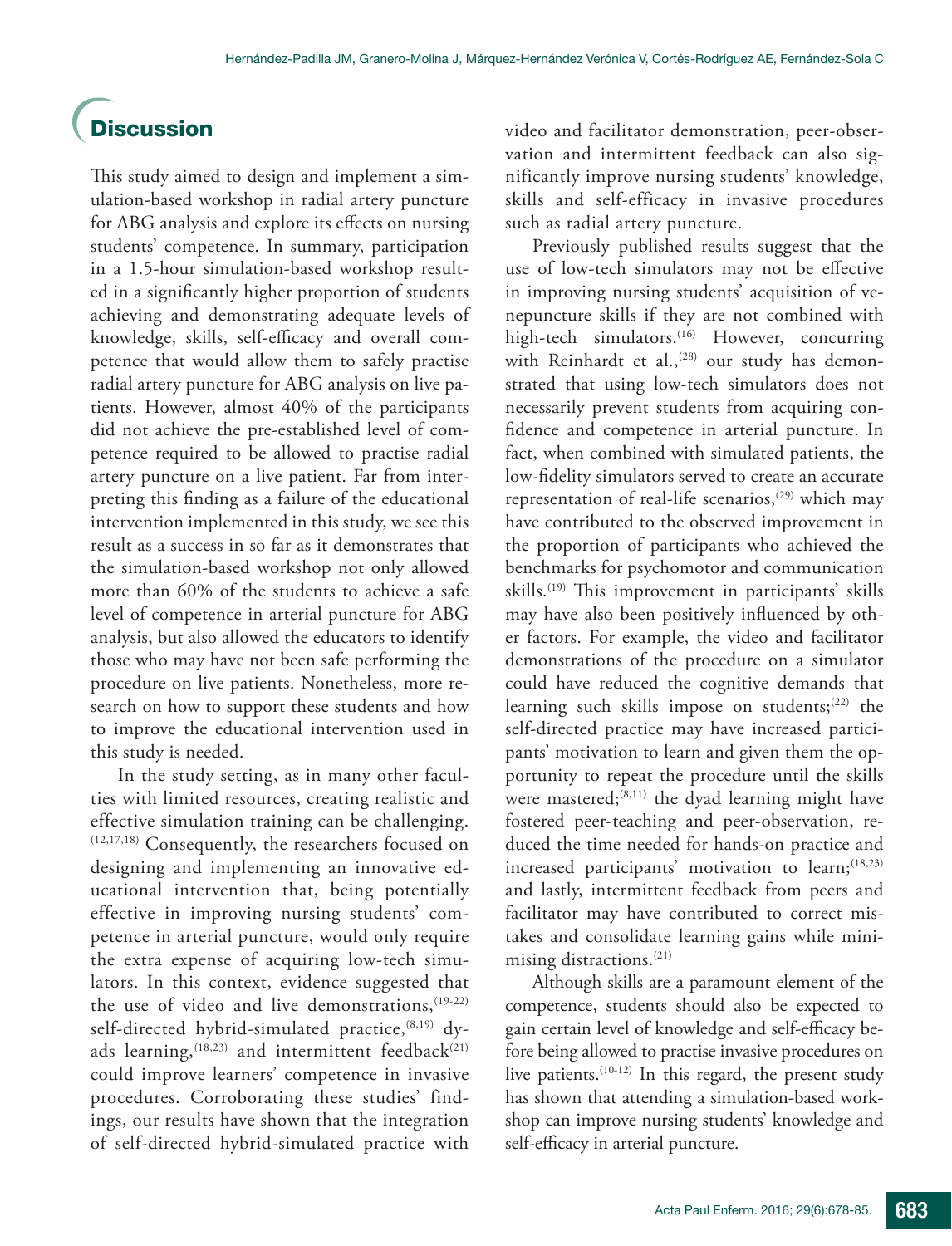The improvement in the proportion of participants achieving the knowledge benchmark could have been influenced by all the different educational methodologies used. On the one hand, the initial video-lecture and the two flawless modelling examples could have contributed to disseminate the knowledge involved in the procedure.<sup>(25)</sup> On the other hand, the flawed modelling example, self-directed practice in dyads and individual feedback may have facilitated its consolidation through fostering individual reflection, group discussion, practical implementation and self-evaluation of such knowledge.<sup>(20)</sup> Likewise and concurring with previous studies' results, the implementation of modelling examples, self-directed simulated practice and dyad learning seems to have fostered an increase in the proportion of students reporting a high level of self-efficacy in arterial puncture.(8,18) This increase in participants' self-efficacy could have contributed to the final acquisition of competence in so far as it could have boosted their motivation to learn and positively influenced their perseverance and willingness to work.<sup>(17,30)</sup>

To the best of our knowledge, this is not only the first study that focuses on the design, implementation and evaluation of the effects of a simulation-based workshop in arterial puncture for nursing students, but also the first one that measures the competence in terms of knowledge, skills and self-efficacy. However, there are some limitations that may restrict the generalizability and interpretation of our results. Firstly, the study sample was conveniently recruited, which means that our results cannot be generalised to populations with different characteristics. Secondly, due to organisational constraints we could only design a one-group pretest-posttest study. Lacking results from a comparison group means that it is very difficult to ascertain whether the improvements on the participants' competence are directly caused by our educational intervention. Thirdly, although we could say that the simulation-based workshop has contributed to an increase in the proportion of participants achieving competence in arterial puncture, we

are unable to identify what is the actual effect of each educational methodology on the learners' competence. Lastly, in this study, we could not measure students' retention of competence and their ability to transfer it into clinical practice. Therefore, we are unable to guarantee whether participants' educational gains after the simulation-based workshop will be maintained in time and whether they would be able to show similar levels of competence when performing the procedure on live patients.

## **Conclusion**

Radial artery puncture for ABG analysis is a risky and challenging procedure. Consequently, nurses and nursing students should be trained and assessed before they are allowed to practise arterial puncture on live patients. The design and implementation of a 1.5-hour workshop using video demonstration, modelling examples, dyad learning, intermittent feedback and self-directed hybrid simulated practice using low-tech equipment can improve nursing students' competence in radial artery puncture for ABG analysis. Future studies should use experimental designs and aim to compare the effects of different educational strategies on nurses' and nursing students' acquisition, retention and transferability of competence in arterial puncture. Equally, more research needs to be conducted on how to support those who do not achieve the level of competence required to practise on live patients after simulation-based training in arterial puncture.

### **Collaborations**

Hernández-Padilla JM, Granero-Molina J, Márquez-Hernández Verónica V., Cortés-Rodríguez AE and Fernández-Sola C state that they collaborated in the conception of the study, analysis, data interpretation,writing of the article, relevant critical review of its intellectual content and final approval of the version to be published.